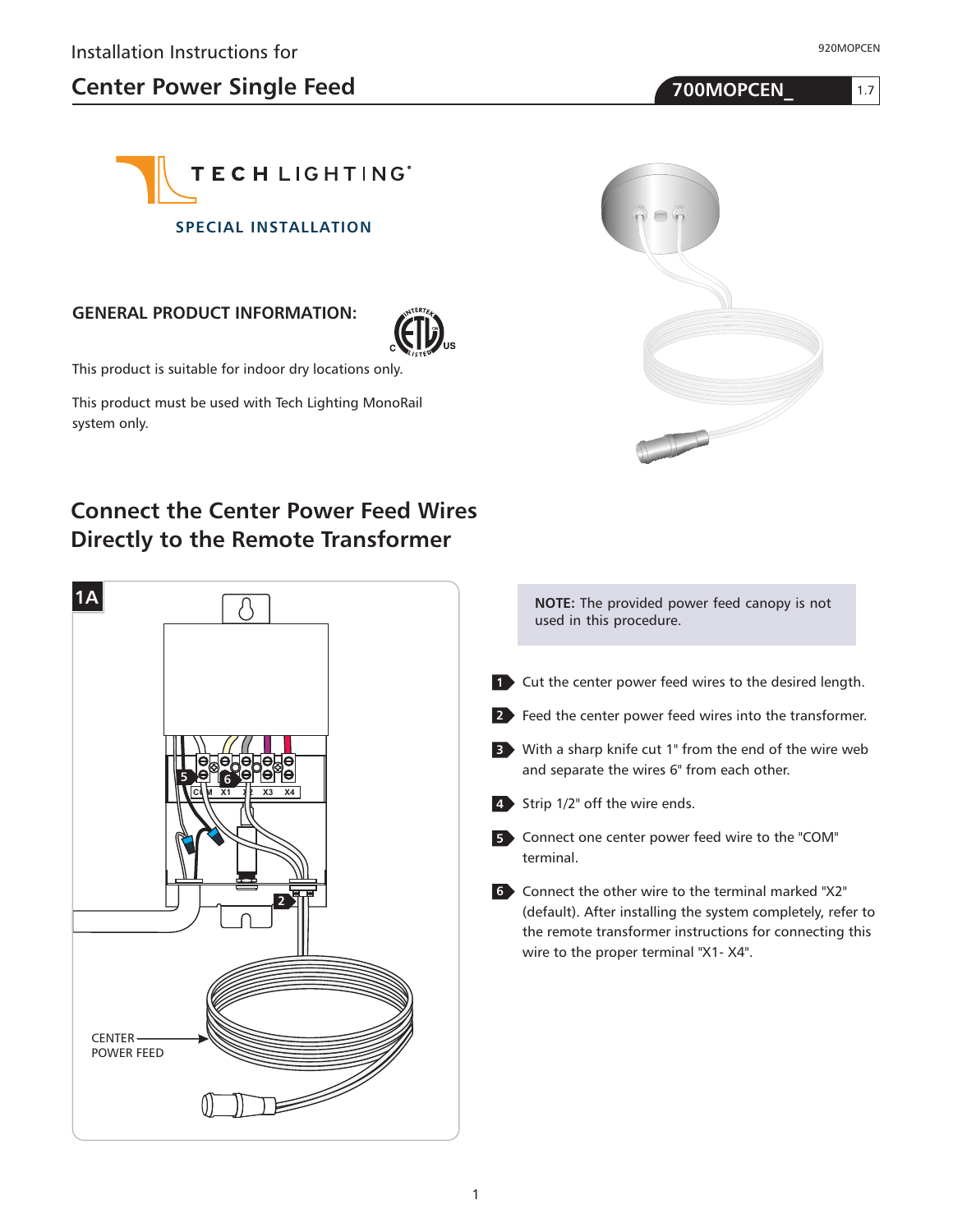# **Connecting the Center Power Feed Wires Directly to the Kable Lite Surface Transformer**

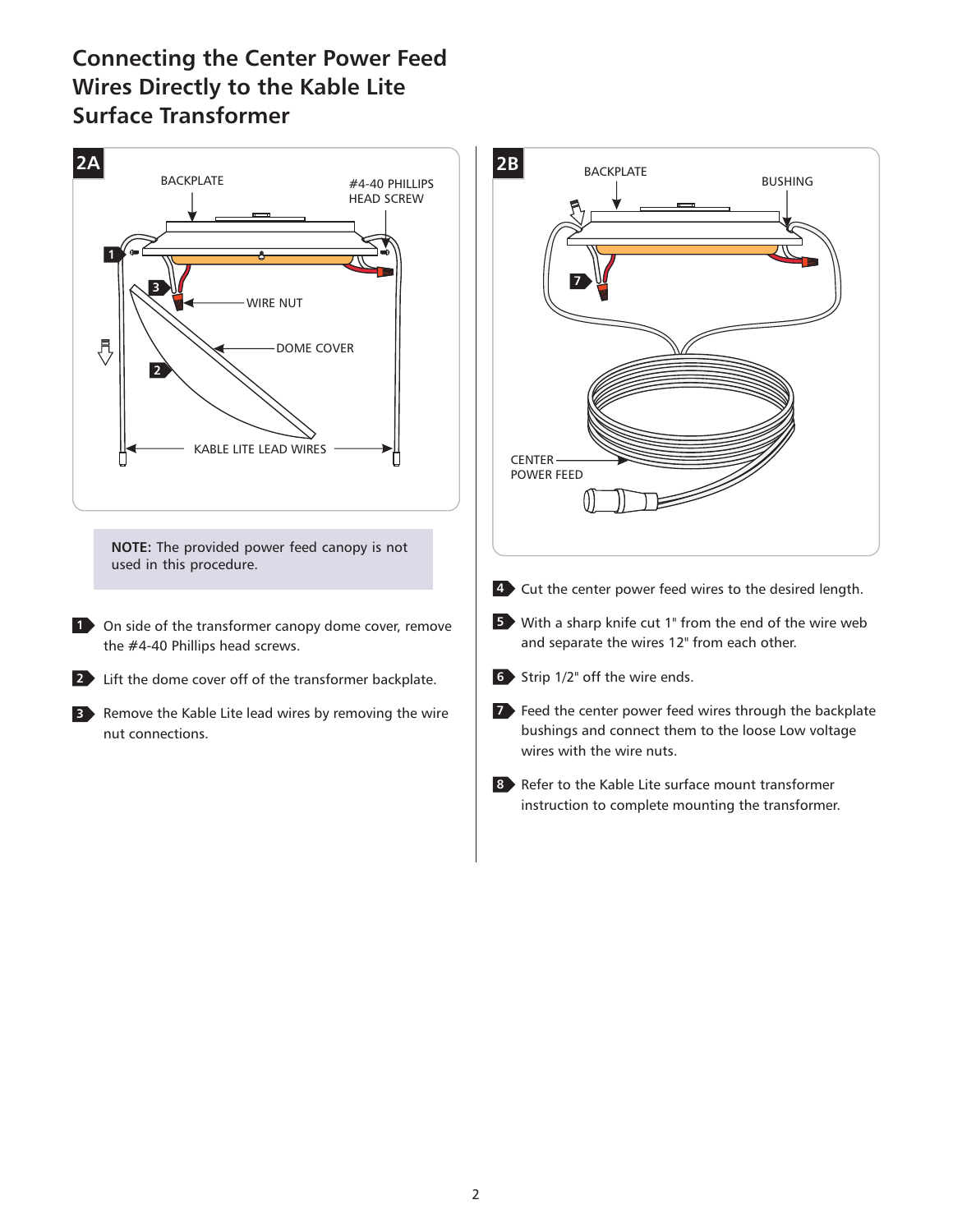#### **Install the Center Power Feed**



**Place the wire nut connections into the electrical box.** 



8 Slide the canopy up and secure it to the electrical box by screwing the cap with nipple to the crossbar.



**9** Push the excess power feed wires into the canopy and tighten the plastic screw with the provided Allen wrench.